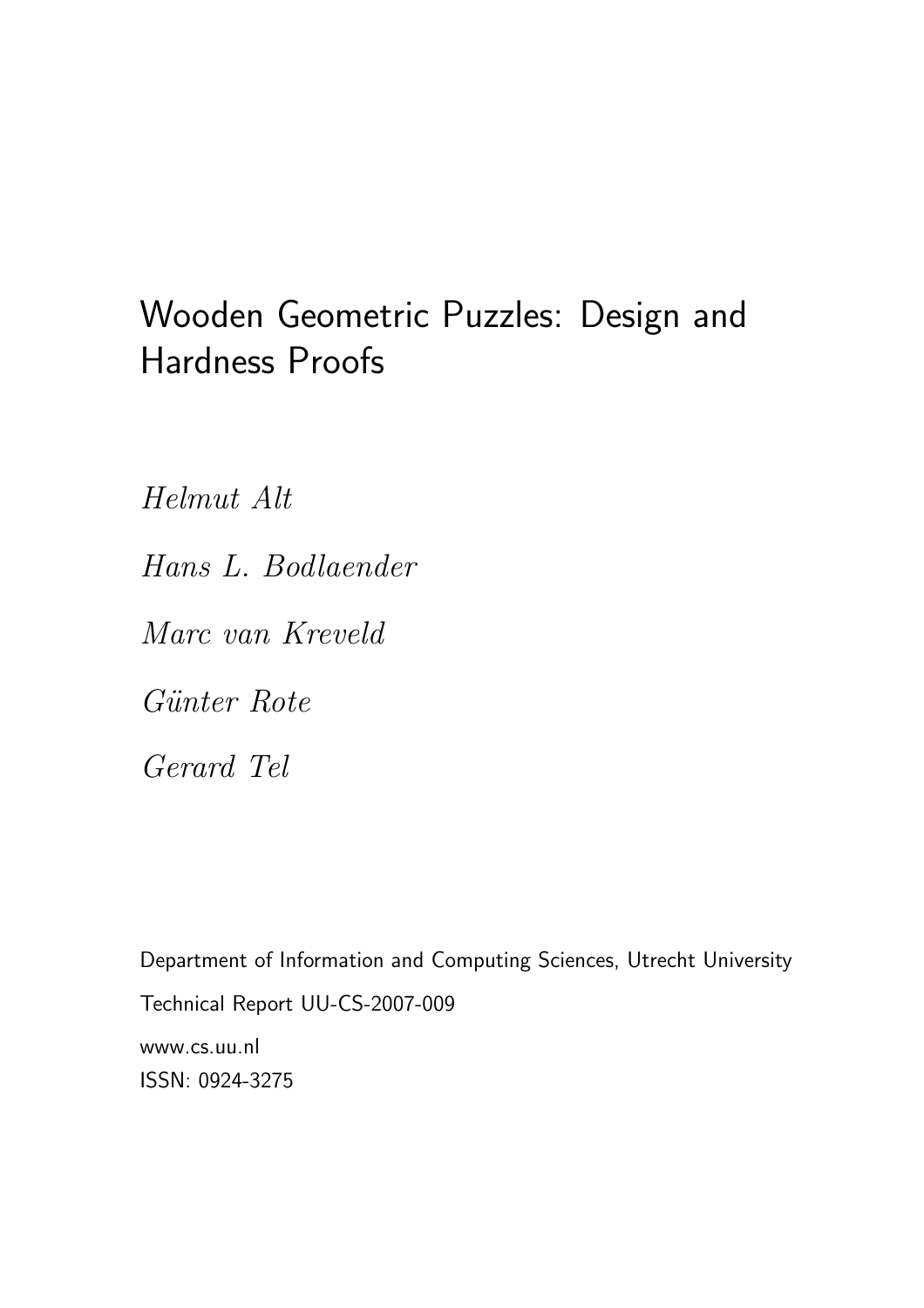# Wooden Geometric Puzzles: Design and Hardness Proofs

Helmut  $Alt^1$  Hans L. Bodlaender<sup>2</sup> Marc van Kreveld<sup>2</sup> Günter Rote<sup>1</sup> Gerard Tel<sup>2</sup>

<sup>1</sup> Department of Computer Science, FU Berlin. {alt,rote}@inf.fu-berlin.de <sup>2</sup> Department of Information and Computing Sciences, Utrecht University. {hansb,marc,gerard}@cs.uu.nl

#### Abstract

We discuss some new geometric puzzles and the complexity of their extension to arbitrary sizes. For gate puzzles and two-layer puzzles we prove NP-completeness of solving them. Not only the solution of puzzles leads to interesting questions, but also puzzle design gives rise to interesting theoretical questions. This leads to the search for instances of partition that use only integers and are uniquely solvable. We show that instances of polynomial size exist with this property. This result also holds for partition into  $k$  subsets with the same sum: We construct instances of n integers with subset sum  $O(n^{k+1})$ , for fixed k.

#### 1 Introduction

Many good puzzles are instances of problems that are in general NP-complete. Conversely, NPcomplete problems may be the inspiration for the design of nice puzzles. This is true for puzzles based on combinatorics, graphs, and geometry.

A puzzler's classification system of geometric puzzles exists that includes the classes Put-Together, Take Apart, Sequential Movement, and various others [1]. Although instances of puzzles in these classes have constant size, the natural generalization of many of them to sizes based on some parameter are NP-complete. For example, Instant Insanity is NP-complete [7, 10], sliding block puzzles like the 15-puzzle, Sokoban, and Rush Hour are NP-complete or PSPACEcomplete [2, 6, 9], and puzzles related to packing like Tetris are NP-complete [5]. Some overviews are given by Demaine [3] and Demaine and Demaine [4].

In this paper we discuss some new geometric puzzles of the Put-Together type and analyze their complexity. We also discuss the creation of good instances of certain geometric puzzles based on set partition.

Gate puzzles. Gate puzzles consist of a board that is a regular square grid of holes and a number of pieces called gates. Gates consist of three rods, two vertical and one horizontal, connecting the tops of the vertical rods. The vertical rods are called legs and have a certain leg distance that allows the gate to be placed on the board. A gate has a leg distance of 1 if the two legs are in adjacent holes. Furthermore, gates have a height, taken from a small set of values. To solve a gate puzzle, a given set of gates must be placed in the board. Every hole of the board must contain exactly one of the legs, and two gates can only intersect in the vertical projection if they have a different height, and the intersection is not at the vertical rods of the higher gate. Figure 1 shows an example. On the left, a  $5\times 5$  grid is shown with eleven normal gates of heights 2, 3, and 4, and three loose pegs (one-legged gates) of height 1. On the right, a variation is shown where many gates have an extra leg: Two gates have two legs and seven gates have three legs. Most puzzlers take half an hour to a full hour to solve one of these puzzles. Gate puzzles were first described by the third author in [12]. In this paper we show that solving gate puzzles is NP-complete, which we prove by reduction from the strongly NP-complete problem 3-PARTITION (see for instance [7]).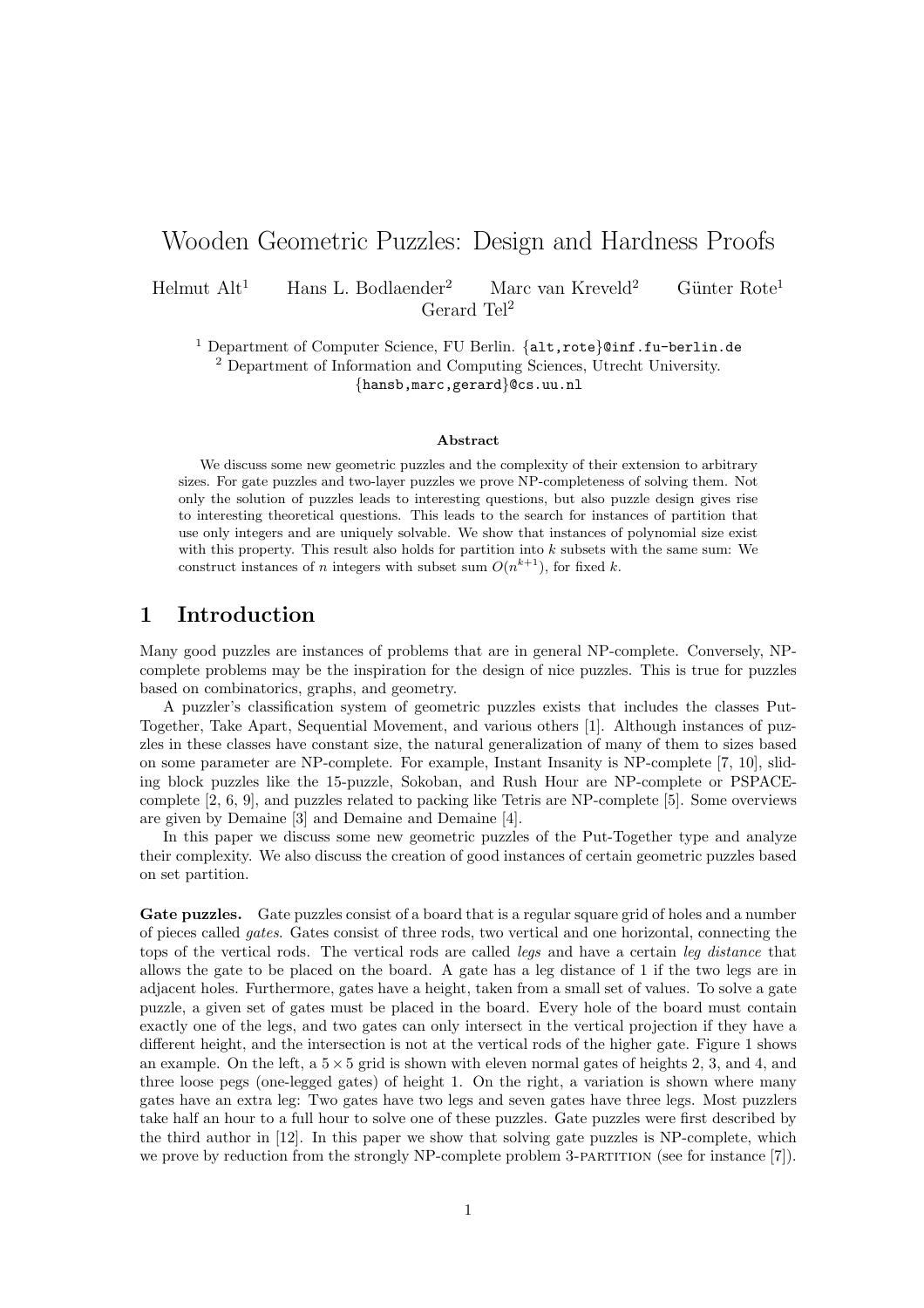

Figure 1: Gate puzzles. Left with two-legged gates, right also with three-legged gates.

Two-layer puzzles. Two-layer puzzles consist of a set of pieces that must be arranged in two layers, where touching pieces from opposing layers must fit. The simplest type of such a puzzle consists of 2k pieces of base  $k \times 1$ , and every  $1 \times 1$  unit has a height 1 or 2. The pieces must be arranged to make a solid  $k \times k \times 3$  block. To this end, k of the pieces must be arranged as rows, and the other k pieces must be arranged upside down and as columns. Other two-layer puzzles can have pieces that use more than two heights, or pieces that do not have different heights, but use slanted tops in one of the four orientations [11]. See Figure 2 for two examples.



Figure 2: Examples of two-layer puzzles.

A different realization of simplest type of two-layer puzzle is also known as the 16-holes puzzle. It consists of eight flat pieces of  $4 \times 1$ , with one, two or three holes. The objective is to cover the 16 holes of a  $4 \times 4$  grid by placing the pieces on the grid in two layers, see Figure 3.

Two-layer puzzles are NP-complete to solve, which we prove by reduction from Hamiltonian Circuit on graphs of degree three.

Partition puzzles. Partition puzzles are puzzles that are based on the well-known PARTITION problem: Given a set of positive integers  $v_1, \ldots, v_n$ , partition them in two subsets of equal total value. This problem is NP-complete [7]. The easiest realization as a geometric puzzle is to consider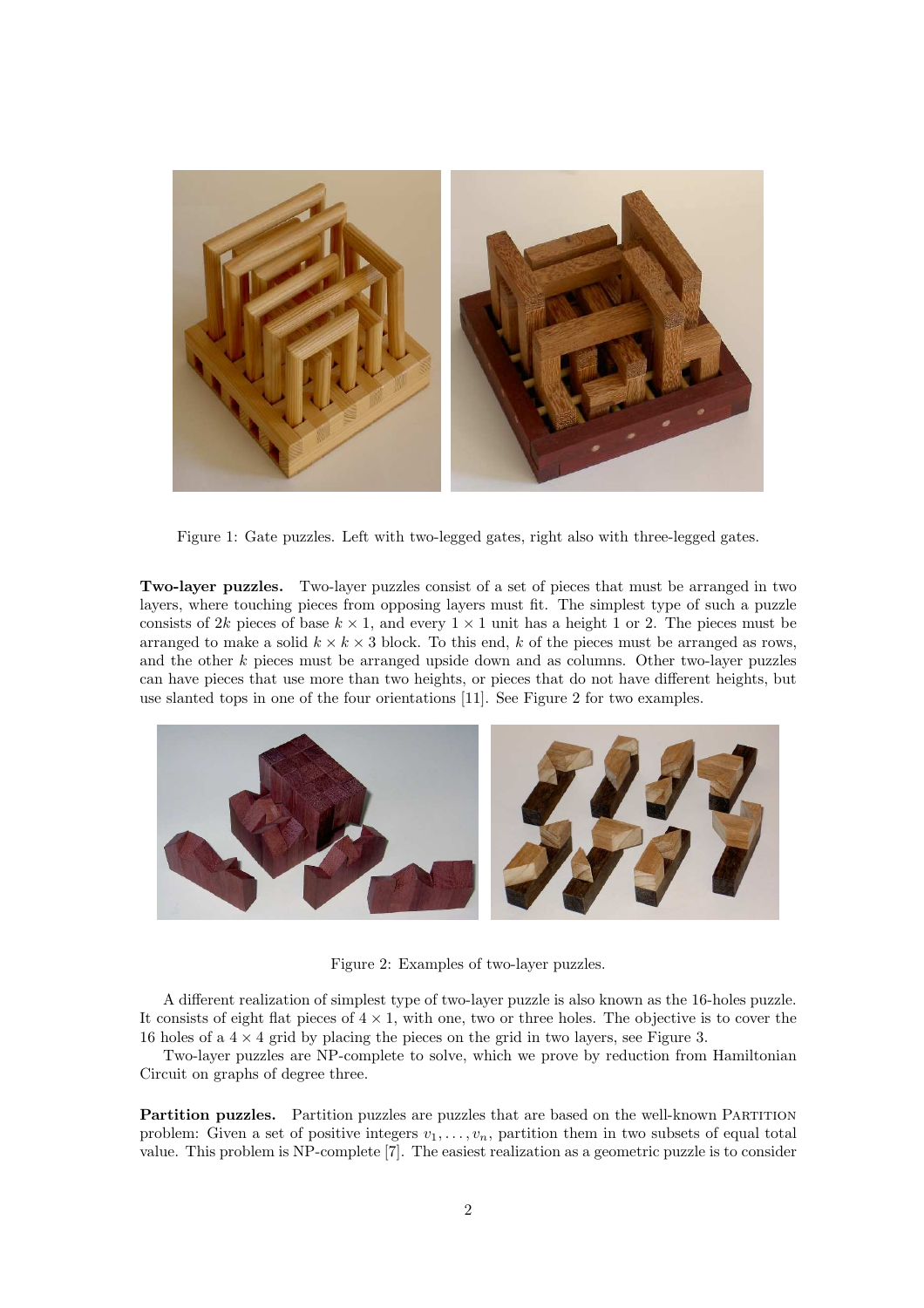

Figure 3: The 16-holes puzzle by Wim Zwaan.



Figure 4: Partition puzzle by Kunio Saeki.

each integer value  $v_i$  as a  $1 \times 1 \times v_i$  block and the puzzle is to pack the blocks in a (very long) box of dimensions  $1 \times 2 \times V/2$ , where  $V = \sum_{i=1}^{n} v_i$ .

Another partition problem that is NP-complete is 3-partition, which involves partitioning a set of  $3n$  positive integers into n sets of three elements each and with the same subset sum. One puzzle that appears to be directly based on 3-partition is Kunio Saeki's Pipes in Pipe, designed for the 18th International Puzzle Party in 1998. It has 21 little cylinders of different lengths that must fit in seven holes of equal length, see Figure 4.

Obviously, partitioning a set of integers into three or four subsets of the same total sum is also NP-complete. A realization of a partition puzzle that uses three subsets is shown in Figure 5. In this puzzle, the slant of  $\pi/3$  and the different ways to deal with the corners make it a variation on a 3-partition puzzle.

Not only solving puzzles based on partition problems is difficult, the creation of geometrically good instances of such partition puzzles is also challenging. A good geometric puzzle has the property that it is clear whether a particular solution is the correct solution. Furthermore, it should not be too large, physically. Finally, most good puzzles have only few pieces but are still very hard. The last property can be interpreted for partition puzzles that there should be only one solution. The presence of equal pieces tends to make the solution easier, since it reduces the number of different potential solutions. Therefore, we require that all pieces are distinct. We thus restrict our attention to sets of numbers instead of multisets.

The discussion on clearness of the correct solution can be interpreted as follows: if a set of reals has a solution with two sums of value V, then there should not be a small  $\varepsilon > 0$  such that a different partition into two sets has sums of values  $V + \varepsilon$  and  $V - \varepsilon$ . Here the ratio of V and  $\varepsilon$  is important. We will only consider the partition problem for integers. This automatically gives a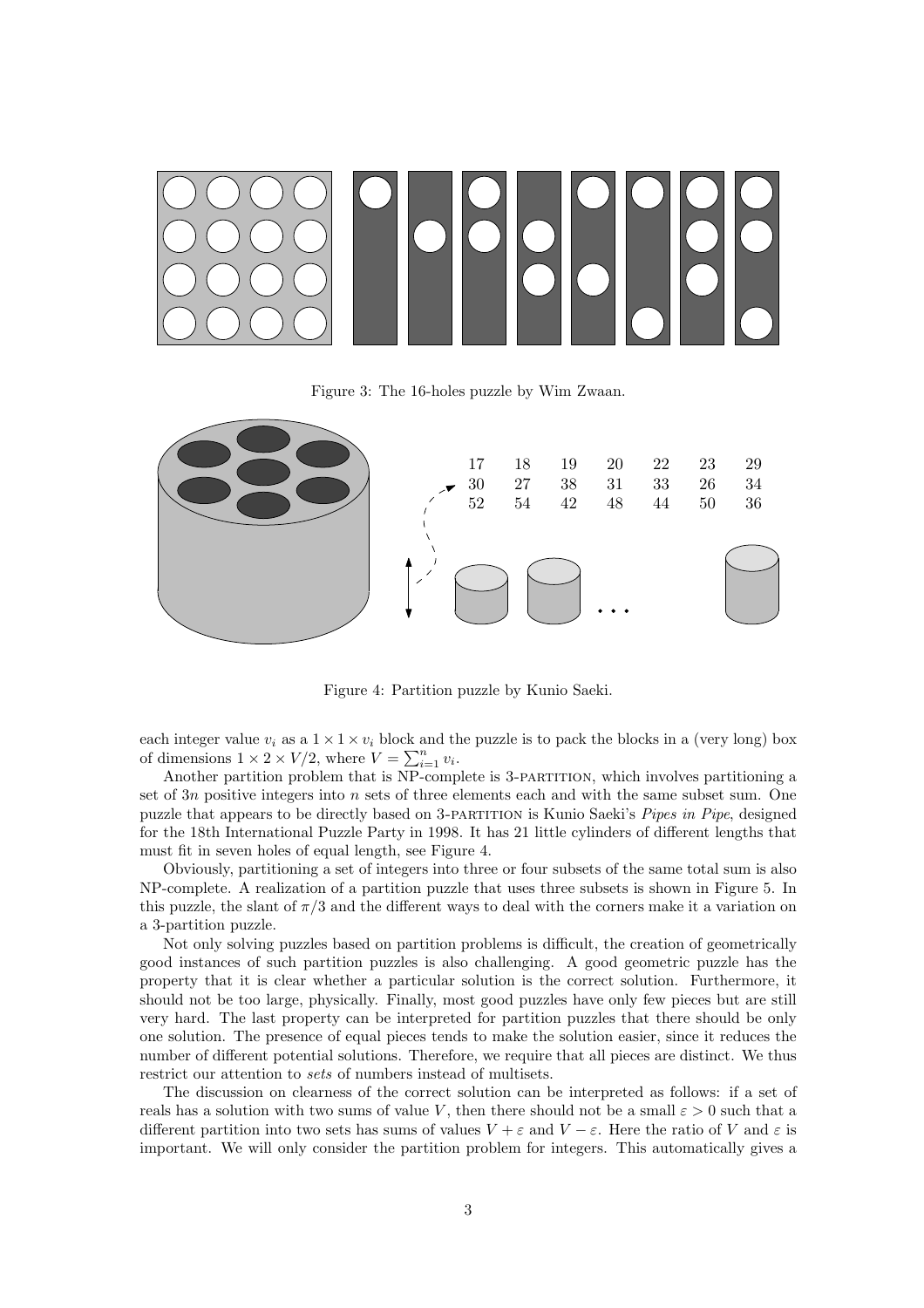

Figure 5: Partition puzzle based on covering an equilateral triangle with nine pieces of different lengths and shapes.

difference in the subset sums between a correct partition and non-correct partition of 2. Since a difference of length of 2 mm is clearly visible, we could take millimeters as units of measurement. But then the sum of a subset that gives a correct solution is the size of the puzzle in millimeters. We would like to find the smallest instance of partition, meaning that the sum of all integers is as small as possible.

We show that for PARTITION, a set of  $n$  values exists that has a unique partition into two subsets of equal sum, and of which the sum is  $O(n^3)$ . Similarly, we show for k-subsets partition that a set of  $n$  values exist that has a unique partition into  $k$  subsets of equal sum, and the sum is  $O(n^{k+1})$ . The proofs are constructive: we give schemes that give instances of the partition problems. In all cases, the k subsets have equal cardinality.

#### 2 The complexity of gate puzzles

In this section we show that solving gate puzzles is NP-complete. We consider the simplest form where only two-legged gates occur, and only two heights are used.

**Theorem 1** Given a grid of  $n \times m$ , and  $nm/2$  gates of height 1 or 2, it is NP-complete to decide if they can be placed on the grid.

Proof: Clearly the problem is in NP. To prove NP-hardness we make a reduction from 3 partition, which is NP-complete in the strong sense [7]. An instance of 3-partition consists of 3N positive integers  $v_1, \ldots, v_{3N}$ , where each integer is between  $B/4$  and  $B/2$  for some given B, and  $\sum_{i=1}^{3N} v_i = NB$ . The problem is to decide whether a partition of the 3N integers into N subsets exist such that each of these subsets has sum  $B$ . We transform an integer  $v_i$  into one gate with leg distance  $2v_iN^2 - 1$  and height 2, and  $v_iN^2 - 1$  gates of leg distance 1 and height 1. We ask if all gates fit on a grid of size  $(2N^2B - 1) \times N$ , see Fig. 6.

We first show that gates of height 2 only fit horizontally. It is obvious that they do not fit vertically, but they might fit as the diagonal of a Pythagorean triangle. Note that any gate of height 2 has leg distance  $L > N^2$ . It can easily be seen that such a gate cannot fit diagonally, since  $L - 1 > \sqrt{(L - 2)^2 + (N - 1)^2}$ , see Figure 7.

We showed that there are  $3N$  gates that only fit horizontally. There are  $N$  rows, and every row will contain three gates of height 2 in any solution. The gates of height 1 are only for making the gate puzzle valid by filling the holes of the whole grid. They fit under the height 2 gate with which they were created.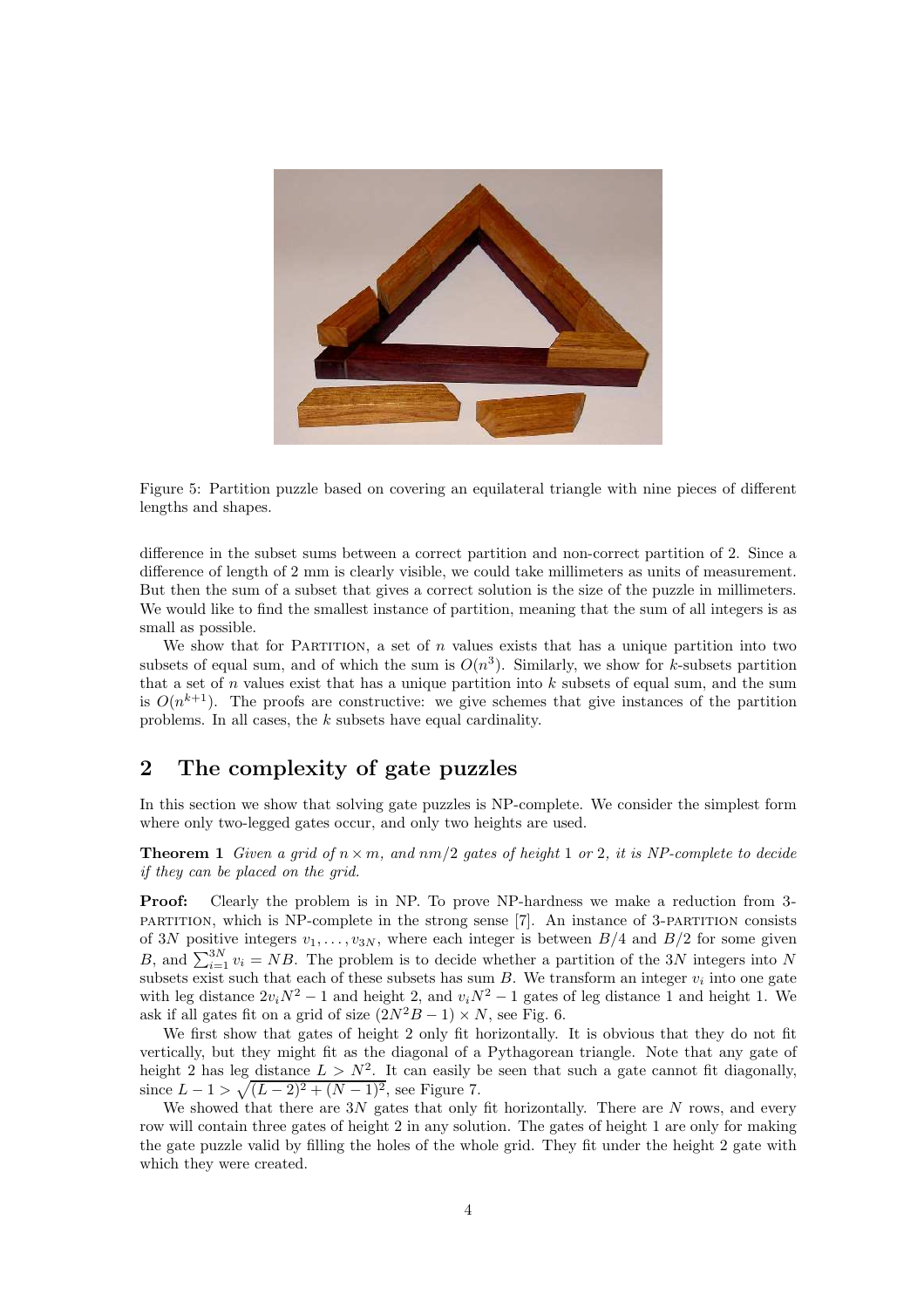

Figure 6: Reduction of 3-PARTITION to gates.



Figure 7: Since gates have large enough leg distance, they cannot be placed diagonally.

It is clear that the gate puzzle has a solution if and only if 3-partition has a solution. The reduction is polynomial because 3-partition is NP-complete in the strong sense: even if we write all values in unary notation on the input, the problem is NP-complete. Therefore, the number of gates obtained after the reduction is polynomial in the input size.  $\Box$ 

## 3 The complexity of two-layer puzzles

For the NP-completeness proof of two-layer puzzles, we choose a version with 2n pieces of length n. Every piece is a row of elements, each of which has height 1 or 2. We must place  $n$  pieces as rows, and the other  $n$  pieces upside down as columns on top, such that if a position of the bottom, row layer contains a 1, then the corresponding position of the top, column layer contains a 2, and vice versa.

**Theorem 2** Given a set of 2n two-layer pieces of length n, it is NP-complete to decide if they can be placed to form a solid block of  $n \times n \times 3$ .



Figure 8: A two-layer piece with two heights, for a  $10 \times 10 \times 3$  block.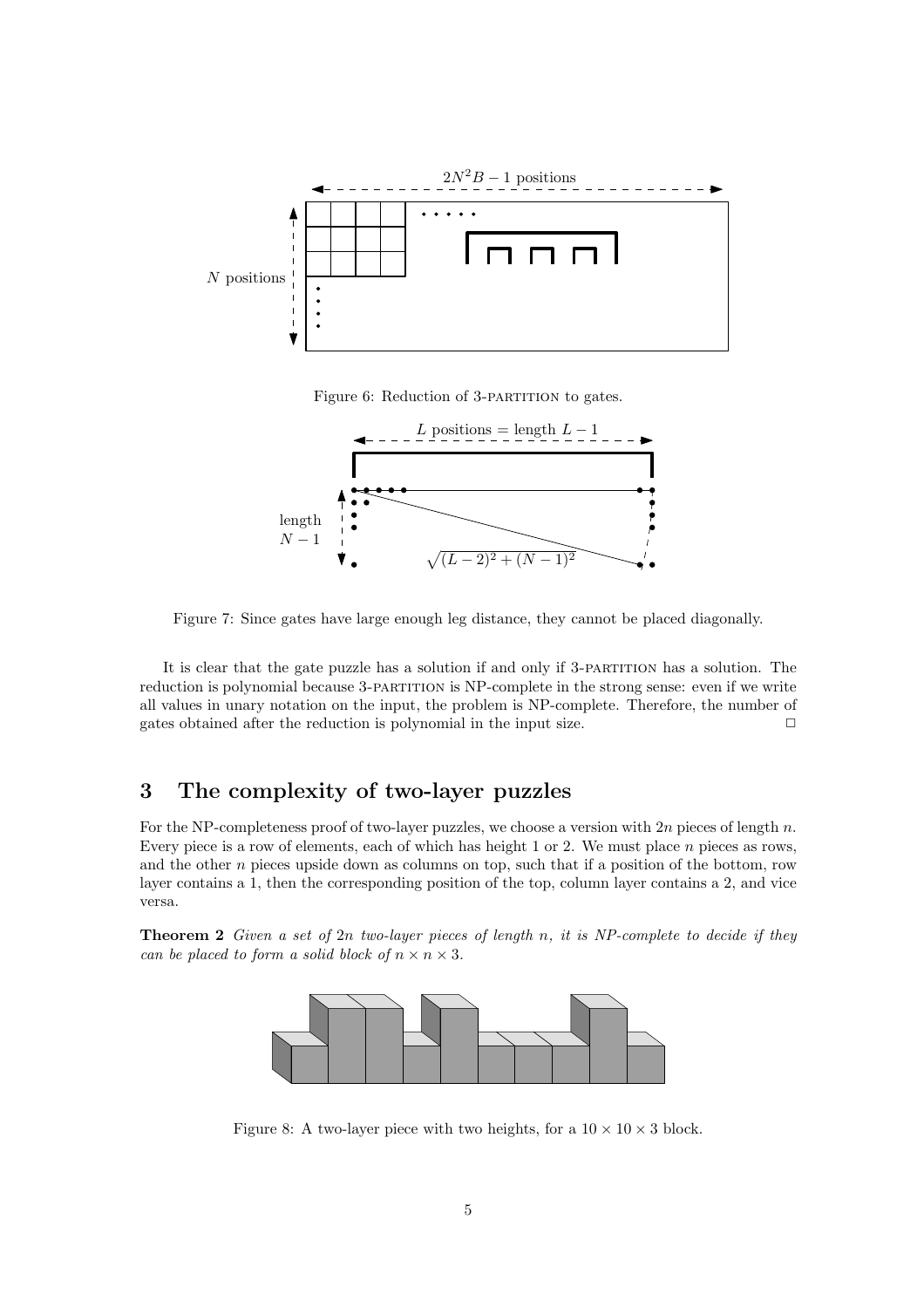

Figure 9: The horizontal pieces for the reduction; grey is height 2 and white is height 1.

**Proof:** Clearly, the problem is in NP. To prove NP-hardness, we transform from HAMILTONIAN CIRCUIT FOR CUBIC GRAPHS [8].

Let  $G = (V, E)$  be a cubic graph, i.e., each vertex in V has exactly three neighbours. Write  $n_G = |V|$ . Note that  $n_G$  is even, as G is cubic. Without loss of generality, assume that  $n_G \geq 8$ . Assume  $V = \{v_1, \ldots, v_{n_G}\}.$ 

We build a collection of  $4n<sub>G</sub> + 8$  two-layer pieces of length  $n = 2n<sub>G</sub> + 4$ , and distinguish certain types. The main ones are the H-type and V-type, see Figures 9 and 10. Each of these types has subtypes, and the following pieces per subtype:

- Type HF: four pieces with all positions at height 2. (Horizontal, Full)
- Type HC:  $n_G$  pieces with all but three positions at height 2. For  $1 \le i \le n_G 1$ , we have a piece with positions 1,  $i+2$ , and  $i+3$  at height 1 and all other positions at height 2. We also have a piece with positions 1, 3, and  $2 + n<sub>G</sub>$  at height 1, and all other positions at height 2. (Horizontal, Circuit, as these will be used to model the Hamiltonian circuit. The last piece models the edge that closes the circuit.)
- Type HM:  $n_G$  pieces with all but two positions at height 2. For  $1 \leq i \leq n_G/2$ , we have two pieces with positions 2 and  $2 + n<sub>G</sub> + i$  at height 1, and all other positions at height 2. (Horizontal, Matching, as these model a matching in G.)
- Type V1: two pieces with positions 1 until  $n<sub>G</sub>$  (inclusive) at height 2, and all other positions at height 1.
- Type VE: one piece for each of the  $3n_G/2$  edges in E. If  $\{v_i, v_j\} \in E$ , then we take a piece with positions i and j at height 2, and all other positions at height 1. (Vertical, Edge, as these model the edges of  $G$ .)
- Type VF:  $n_G/2 + 2$  pieces with all positions at height 1. (Vertical, Full)

We claim that this collection of pieces has a solution if and only if G has a Hamiltonian circuit. This claim and the fact that the collection of pieces can be constructed in polynomial time, given G, show the NP-hardness.

Suppose  $v_{j_1}, v_{j_2}, \ldots, v_{j_{n_G}}$  is a Hamiltonian circuit in G. Let M be the set of edges in G that do not belong to the circuit. As each vertex in  $G$  is incident to two edges on the circuit,  $M$  is a matching in G. We place the pieces as follows, see Figure 10.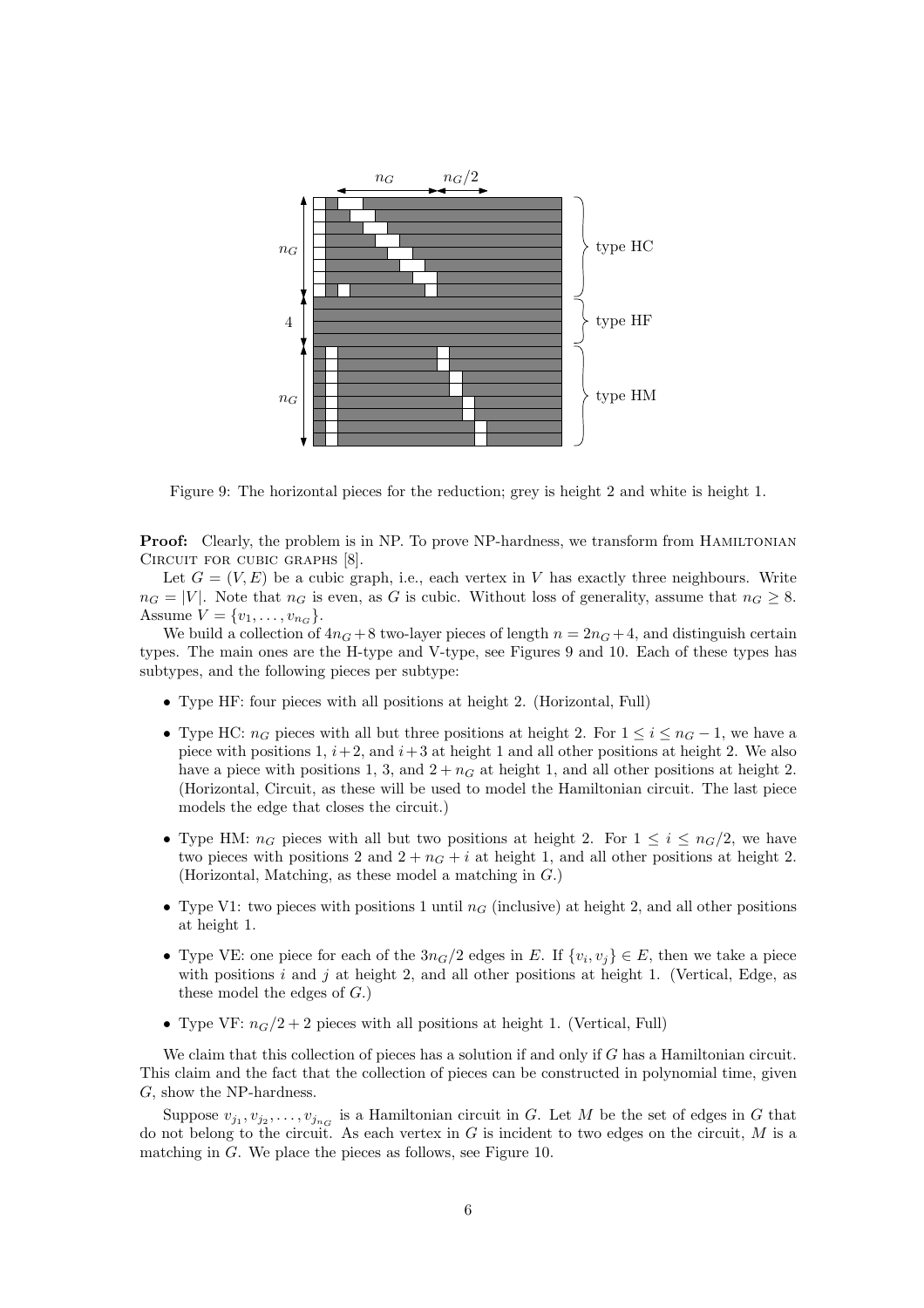

Figure 10: The vertical pieces for the reduction, showing a solution for the graph of the cube (on the right, with the Hamiltonian circuit highlighted). This time, grey is height 1 and white is height 2, complementing the horizontal pieces of Fig. 9 after permuting them within the groups HC and HM. The vertices of the cube are numbered 0–7. Two vertices are adjacent if their difference is a power of 2.

Pieces of H-type will always be placed horizontally, pieces of V-type vertically. If we do not state that a piece is reversed, it is placed like its description above.

- One piece of type V1 is placed in the first column.
- The second piece of type V1 is placed in the second column, but reversed, that is, the height 2 squares are at the intersection with rows  $n_G + 5$  until  $2n_G + 4$ .
- For  $1 \leq i < n_G$ , the VE-piece which models the edge  $\{v_{j_i}, v_{j_{i+1}}\}$  is placed in column  $i+2$ .
- The VE-piece that models the edge  $\{v_{j_{n_G}}, v_{j_1}\}\)$  is placed in column  $n_G + 2$ .
- The  $n_G/2$  VE-pieces that model the edges in M are placed reversed in some arbitrary order in the columns  $n_G + 3, \ldots, 3n_G/2 + 2$ .
- The VF-pieces are placed in columns  $3n_G/2+3,\ldots, 2n_G+4$ .
- The HF pieces are placed in rows  $n_G + 1$ ,  $n_G + 2$ ,  $n_G + 3$ ,  $n_G + 4$ .
- The HC-piece with height 1 positions at 1,  $i + 2$ ,  $i + 3$  is placed in row  $j_i$ . Note that it fits with the VE-pieces!
- The HC-piece with height 1 positions at 1, 3, and  $2 + n<sub>G</sub>$  is placed in row  $j<sub>nc</sub>$ .
- For each  $i, 1 \leq i \leq n_G/2$ : consider the edge  $\{v_{k_1}, v_{k_2}\} \in M$  whose VE-piece is placed reversed in column  $n_G + 2 + i$ . The two HM-pieces with height 1 at positions 2 and  $n_G + 2 + i$  are placed in rows  $2n_G + 4 - k_1$  and  $2n_G + 4 - k_2$ . Note that this fits with the VE-pieces; here we use that  $M$  is a matching.

One can verify that we indeed have a solution for the puzzle.

Suppose the collection of pieces has a solution. Consider an arbitrary piece of type HF. Without loss of generality, suppose it is placed horizontally. Then, all other pieces of type HF must be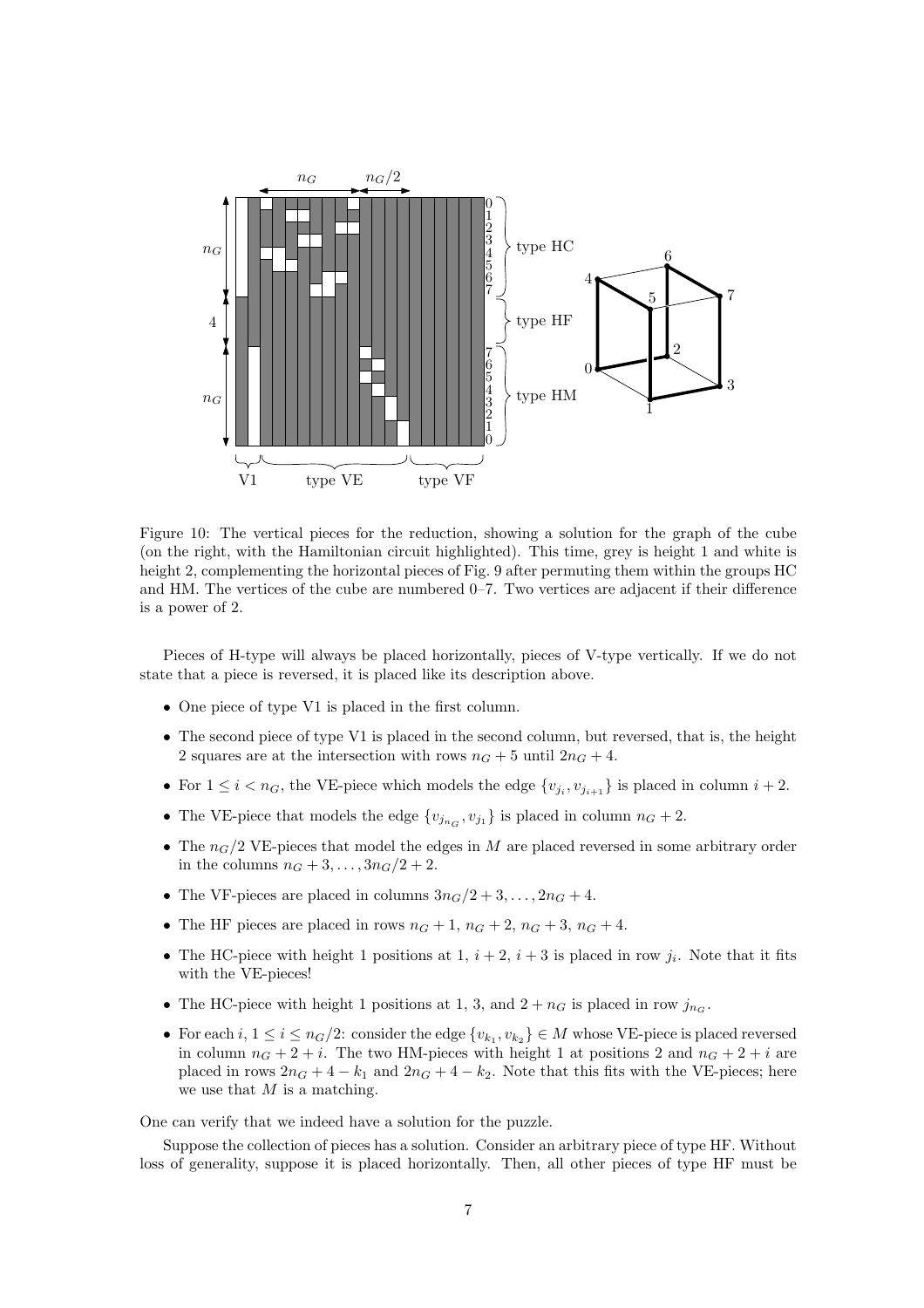placed horizontally, otherwise we would have a mismatch at the position where the pieces intersect. Each piece of type HC and HM has at most three positions of height 1, so it cannot be placed vertically. (Otherwise, it would share a position with each of the four HF-type pieces, and at least one of these positions it would also have height 2.) As all  $2n<sub>G</sub> + 4$  pieces of H-type are placed horizontally, all pieces of V-type are placed vertically.

V1-type pieces have  $n_G$  positions of height 2. So, if a V1-type piece is placed in column i, then there are  $n_G$  H-type pieces with height 1 at position i or  $2n_G+5-i$ . For each  $i \in \{3,\ldots, 2n_G+2\}$ , there are at most six H-type pieces with height 1 at positions i or  $2n_G + 5 - i$ . There are  $n_G$ H-type pieces with height 1 at position 1, and  $n<sub>G</sub>$  H-type pieces with height 1 at position 2. Thus, one V1-type piece must be placed in column 1 or  $2n<sub>G</sub> + 4$ , and one V1-type piece must be placed in column 2 or  $2n<sub>G</sub> + 3$ .

Without loss of generality, we suppose one V1-type piece is placed in column 1, and it is not reversed. Consider the H-type pieces at rows  $1, \ldots, n_G$ . At their first position, they meet the height 2 position of the V1-type piece, so they must have height 1 at their first position, and hence be a HC-type piece. Also, their orientation cannot be reversed.

For  $1 \leq i < n_G$ , if the HC-piece with height 1 positions at 1,  $i + 2$ ,  $i + 3$  is in row j, set  $v_{j_i} = j$ . Similarly, if the piece with height 1 positions at 1, 3,  $2 + n_G$  is in row j, set  $v_{j_{n_G}} = j$ . This gives a Hamiltonian Circuit. Consider a pair of successive vertices  $v_{j_i}, v_{j_{i+1}}$ . Note that the HC-type pieces in rows  $j_i$  and  $j_{i+1}$  have height 1 at their position  $i + 3$ . So the V-type piece in column  $i+3$  must have height 2 at positions  $j_i$  and  $j_{i+1}$ . It cannot be a V1-type piece, see above. So, we have a VE-type piece with height 2 at positions  $j_i$  and  $j_{i+1}$ , and hence  $\{v_{j_i}, v_{j_{i+1}}\} \in E$ . A similar argument shows that  $\{v_{j_{n_G}}, v_{j_1}\} \in E$ , and hence we have a Hamiltonian circuit.

### 4 Designing partition puzzles

In this section we consider partition problems for integers. From the introduction we know that we are mostly interested in instances that are uniquely solvable and have a small total value. We will concentrate on instances of  $2n$ , or more generally, kn integers that have a unique partition into 2 subsets (or k subsets, respectively). Moreover, we want all subsets of the partition to have the same cardinality  $n$ . It is easy to adapt the instances to subsets of different cardinalities, by simply combining pieces.

**Lemma 1** Let S be a set of integers that has a partition into two subsets  $S_1$  and  $S_2$ , each of total value  $\frac{1}{2} \cdot \sum_{v \in S} v$ . Then this is the unique partition with this property, if and only if no proper subset of  $S_1$  has equal value to any proper subset of  $S_2$ .

Proof: If two such subsets exist, they can be exchanged and the partition is not unique. Conversely, let  $S'_1$ ,  $S'_2$  be a different partition with equal sums. Since  $S'_1 = (S_1 \setminus (S_1 - S'_1)) \cup (S'_1 - S_1)$ , the sets  $S_1 - S_1'$  and  $S_1' - S_1$  are nonempty proper subsets of  $S_1$  and of  $S_2$  with equal sums.  $\Box$ 

For  $k \geq 3$ , the condition of Lemma 1 applied to pairs of sets, is not sufficient to guarantee uniqueness. For example, no two proper subsets of  $S_1 = \{8, 14, 78\}, S_2 = \{9, 15, 76\}$ , or  $S_3 = \{10, 13, 77\}$  have equal sums, but  $S_1' = \{9, 13, 78\}, S_2' = \{10, 14, 76\}, S_3' = \{8, 15, 77\}$  is a different solution.

We present schemes that generate instances of partition with a set  $S$  of  $2n$  or  $kn$  integers that have a strongly unique solution and a polynomial bound on  $\sum_{v_i \in S} v_i$ .

A simple scheme for partition. Suppose we wish to generate a set  $S$  of  $2n$  integers that has a unique partition into two subsets  $S_1$  and  $S_2$  of cardinality n each.

$$
S_1 = \{ 1, 2, ..., n-1, N \}S_2 = \{\frac{1}{2}n(n-1)+1, \frac{1}{2}n(n-1)+2, ..., \frac{1}{2}n(n-1)+n-1, \frac{1}{2}n(n-1)+n \}
$$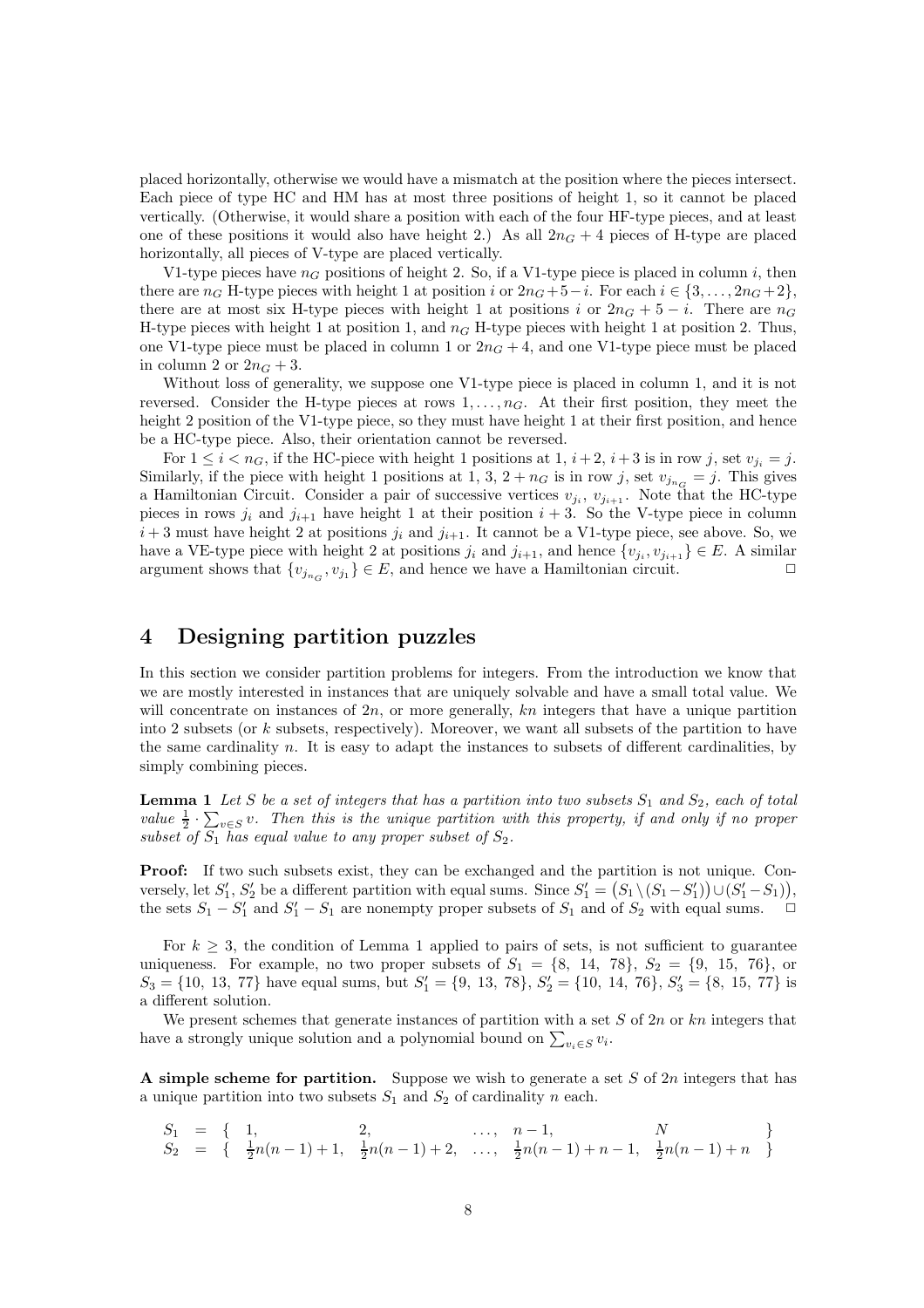where  $N = \sum_{i=1}^{n} (\frac{1}{2}n(n-1) + i) - \frac{1}{2}n(n-1)$ . Since all integers in  $S_2$  are larger than the sum of the smallest  $n-1$  integers in  $S_1$ , and the n-th integer from  $S_1$  is larger than all integers from  $S_2$ , no proper subset sum from  $S_1$  can be equal to any proper subset sum of  $S_2$ .

**Theorem 3** For any  $n \geq 2$ , an instance of PARTITION exists with 2n values which has a unique solution in two subsets. Both subsets have n integers, and the subset sum is  $(n^3 + n)/2 = O(n^3)$ .

The obvious lower bound corresponding to the theorem is  $\sum_{i=1}^{2n} i = \Omega(n^2)$ .

A simple scheme for partition into  $k$  subsets. The scheme for partition can easily be extended to a scheme for partition into k subsets. The scheme gives subset sums that are polynomial in n, but exponential in k. We write  $V_i$  for the sum of the smallest  $n-1$  elements in  $S_i$ .

|  |                               |  | $S_1 = \{ 1, 2, , n-1, N_1 \}$                                       |  |
|--|-------------------------------|--|----------------------------------------------------------------------|--|
|  | $S_2 = \{V_1 + 1, V_1 + 2,$   |  | $\ldots, V_1+n-1, N_2$                                               |  |
|  | $S_3 = \{V_2+1, V_2+2, V_3\}$ |  | $, V_2+n-1, N_3$                                                     |  |
|  |                               |  |                                                                      |  |
|  |                               |  | $S_{k-1} = \{ V_{k-2}+1, V_{k-2}+2, \ldots, V_{k-2}+n-1, N_{k-1} \}$ |  |
|  |                               |  | $S_k = \{ V_{k-1}+1, V_{k-1}+2, \ldots, V_{k-1}+n-1, V_{k-1}+n \}$   |  |

The integers  $N_1, \ldots, N_{k-1}$  are chosen so that all subsets have the same subset sum as  $S_k$ . As before we can argue that  $N_1$  is such that only  $1, \ldots, n-1$  are small enough to be with  $N_1$  and give the right subset sum. Since this fixes  $S_1$ , we can repeat the argument by observing that  $N_2$ is such that of the remaining integers, only  $V_1 + 1, \ldots, V_1 + n - 1$  are small enough to be with  $S_2$ and give the right subset sum.

**Theorem 4** For any  $k \geq 2$  and  $n \geq 2$ , an instance of PARTITION INTO k SUBSETS exists with kn values which has a unique solution in k subsets. All subsets have n integers, and the subset sum is  $O(n^{k+1})$ , if k is fixed.

Although we presented a scheme that gives uniquely solvable instances of partition of cubic size, the scheme is not satisfactory from the puzzle point of view. It contains an integer that is so large that it is clear which other integers should go in the same subset (which was the argument for uniqueness). So in this case, uniqueness of solution does not imply that a puzzle using this scheme will be difficult. Therefore, we will present another partition scheme and its extension for k subsets that does not have this problem. We will bound the value of the largest integer in the partition problem while obtaining the same bound on the subset sum.

An improved scheme for partition. To obtain a scheme that does not have the disadvantage of the simple scheme, choose two sets of integers  $1, 2, \ldots, n$  and  $1, 2, \ldots, n - 1, n + 1$ . Multiply each integer in the first set by  $n$ . Multiply each integer in the second set by  $n$  and subtract 1. This way we get  $S_1$  and  $S_2$ :

> $S_1 = \{ n, 2n, 3n, ..., (n-1)n, n^2 \}$  $S_2 = \begin{bmatrix} n-1, & 2n-1, & 3n-1, & \dots, & (n-1)n-1, & n^2+n-1 \end{bmatrix}$

Every subset sum from  $S_1$  is a multiple of n. No proper subset sum from  $S_2$  is a multiple of n, because each integer is  $\equiv -1 \mod n$ . Hence, no proper subset sum of  $S_1$  can be equal to any proper subset sum of  $S_2$ . The sum of all integers in  $S_1$  is equal to the sum of all integers in  $S_2$ , and is equal to  $\frac{1}{2}n(n+1) \cdot n = (n^3 + n^2)/2$ .

**Theorem 5** For any  $n > 2$ , an instance of PARTITION exists with 2n values which has a unique solution in two subsets. Both subsets have n integers, all integers have value  $\Omega(n)$  and  $O(n^2)$ , and the subset sum is  $(n^3 + n^2)/2 = O(n^3)$ .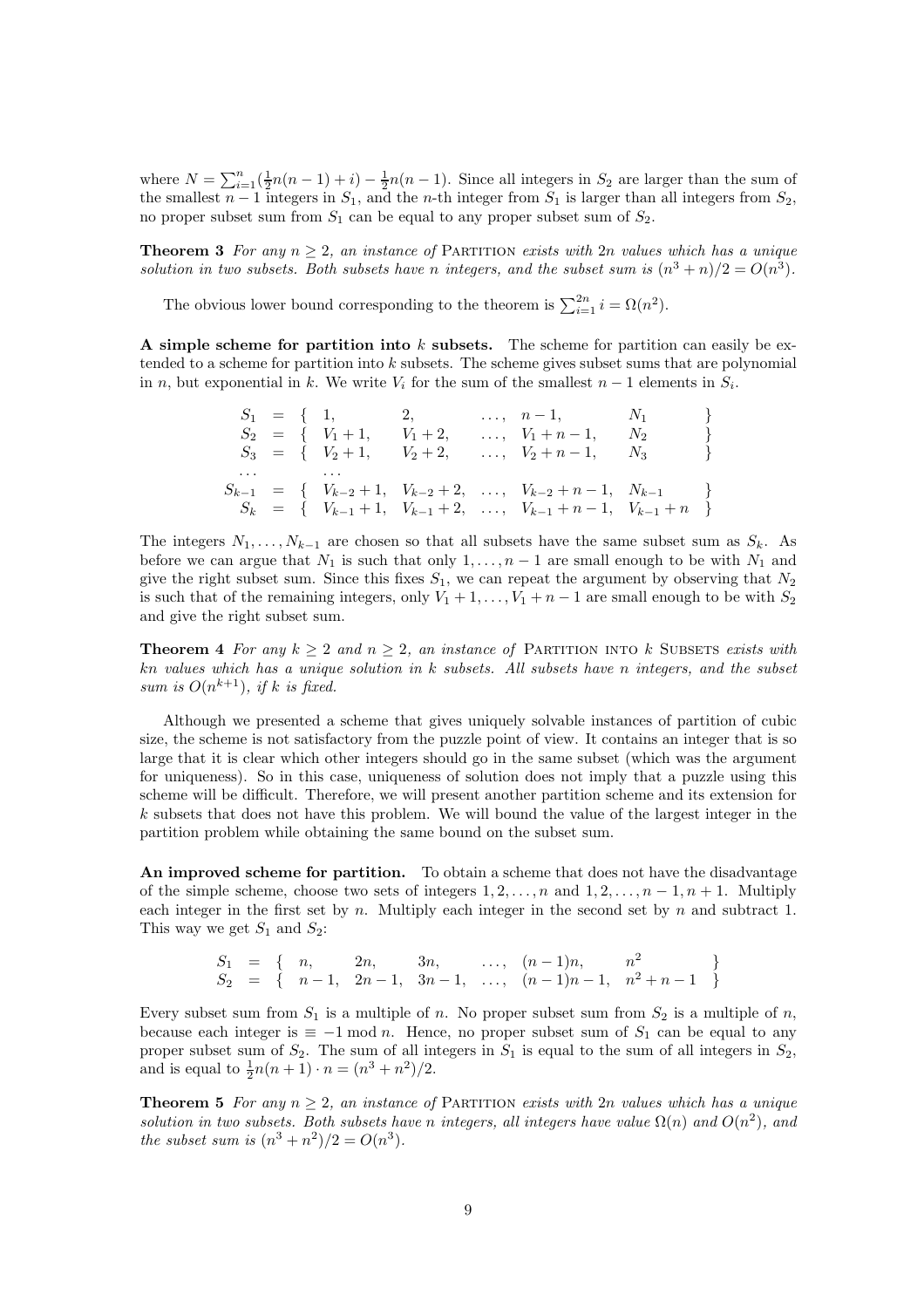It is easy to adapt the scheme to yield a partition in subsets of different cardinalities: we let n be the desired cardinality of the larger subset in the scheme, and generate  $S_1$  and  $S_2$ . Then we add  $n - m + 1$  values in  $S_2$  to get any cardinality m for the smaller subset, and the partition itself remains unique.

For small values of n, we have computed the uniquely solvable instances of PARTITION with smallest subset sum with the help of a computer, by an enumeration algorithm. The instances in the following table turned out to be the unique instances with the given sums, where the two subsets have equal cardinality. (For  $n = 7$  there are two different smallest instances.) For decompositions into parts of distinct cardinalities, there are smaller solutions. For examplem  $\{1, 3, 4, 5, 6, 7\} \cup \{2, 24\}$  is the unique solution for an 8-element set, with sums 26, but clearly, this leads to a very easy puzzle.

One can see in the table that the constructions of Theorems 3 and 5 are not far from the optimum. Also, the instances for  $n = 5$ ,  $n = 6$ , and  $n = 7$  share certain characteristics with the construction of Theorem 5: they contain arithmetic progressions, which tends to reduce the number of different subset sums that can be built from a given set. The two solutions for  $n = 7$ seem to be based on arithmetic progressions with step lengths 7 and 6, respectively.

|                  |                           |                          | $\cdot$ $\cdot$<br>minimum | simple             | improved             |
|------------------|---------------------------|--------------------------|----------------------------|--------------------|----------------------|
| $\boldsymbol{n}$ | $S_1$                     | $S_2$                    | subset                     | scheme             | scheme               |
|                  |                           |                          | sum                        | $rac{1}{2}(n^3+n)$ | $rac{1}{2}(n^3+n^2)$ |
| $\overline{2}$   | 1,4                       | 2.3                      | 5                          | 5                  | 6                    |
| 3                | 1, 3, 9                   | 2, 5, 6                  | 13                         | 15                 | 18                   |
| 4                | 2, 7, 10, 12              | 3, 5, 8, 15              | 31                         | 34                 | 40                   |
| 5                | 2, 7, 12, 17, 22          | 3, 5, 10, 15, 27         | 60                         | 65                 | 75                   |
| 6                | 3, 7, 10, 21, 28, 35      | 4, 11, 14, 18, 25, 32    | 104                        | 111                | 126                  |
| $\overline{7}$   | 2, 9, 16, 23, 30, 37, 44  | 5, 7, 14, 21, 28, 35, 51 | 161                        | 175                | 196                  |
| 7                | 5, 11, 17, 23, 29, 35, 41 | 1, 6, 12, 18, 24, 47, 53 | 161                        | 175                | 196                  |

An improved scheme for partition into  $k$  subsets. We now present a scheme to generate instances of unique partition into 3 subsets, of  $n$  integers each, and bounded integers. Below we will generalize it to larger values of  $k$ . Because we wish to avoid large integers in the instance, we cannot use the inductive argument that was used in the simple scheme for partition into  $k$  subsets to obtain uniqueness. Instead, we use the following property to guarantee uniqueness.

Strong Uniqueness. If the total sum of the set S is  $kN$ , there are only k subsets of S whose sum is  $N$ .

Choose two integers  $p = n$  and  $q = n + 1$ , and let  $r = p \cdot q$ . The sets of integers in  $S_1$ ,  $S_2$ , and  $S_3$  are:

|  |  |  | $S_1 = \{ r+q, 2r+q, \dots, (n-1)r+q, nr+q \}$   |  |
|--|--|--|--------------------------------------------------|--|
|  |  |  | $S_2 = \{ r+p, 2r+p, \ldots, (n-1)r+p, nr+2p \}$ |  |
|  |  |  | $S_3 = \{ r, 2r, , (n-1)r, nr+r \}$              |  |

It is easy to see that the three subset sums are the same. Also,  $\sum_{v \in S_3} v = (\frac{1}{2}n(n+1)+1)pq =$  $(\frac{1}{2}n(n+1)+1)n(n+1) = \Theta(n^4).$ 

To prove uniqueness of the partition, we show strong uniqueness:  $S_1$ ,  $S_2$ , and  $S_3$  are the only subsets of  $S = S_1 \cup S_2 \cup S_3$ , with subset sum  $(\frac{1}{2}n(n+1)+1)r = \frac{1}{3} \cdot \sum_{v_i \in S} v_i$ . Let S' be any subset S, and let S' have h elements from  $S_1$ , i elements from  $S_2$ , and j elements from  $S_3$ , where  $0 \leq h, i, j \leq n$ . Since elements from  $S_1$  are  $\equiv q \mod r$ , and p and q are relatively prime,  $h > 0$ implies that  $h = n$  to obtain a total sum of S' that is  $\equiv 0 \mod r$ . This subset is already  $S_1$ , and i and j have to be 0, otherwise the total sum is too large. Similarly,  $i > 0$  implies that S' must contain all elements of  $S_2$  to be  $\equiv 0 \mod r$ , and  $h = 0$  and  $j = 0$ . Finally, if  $h = 0$  and  $i = 0$ , we need  $j = n$  to get a subset S' of large enough total sum. Hence,  $S_1$ ,  $S_2$ , and  $S_3$  are the only subsets of S with sum  $(\frac{1}{2}n(n+1)+1)r$ .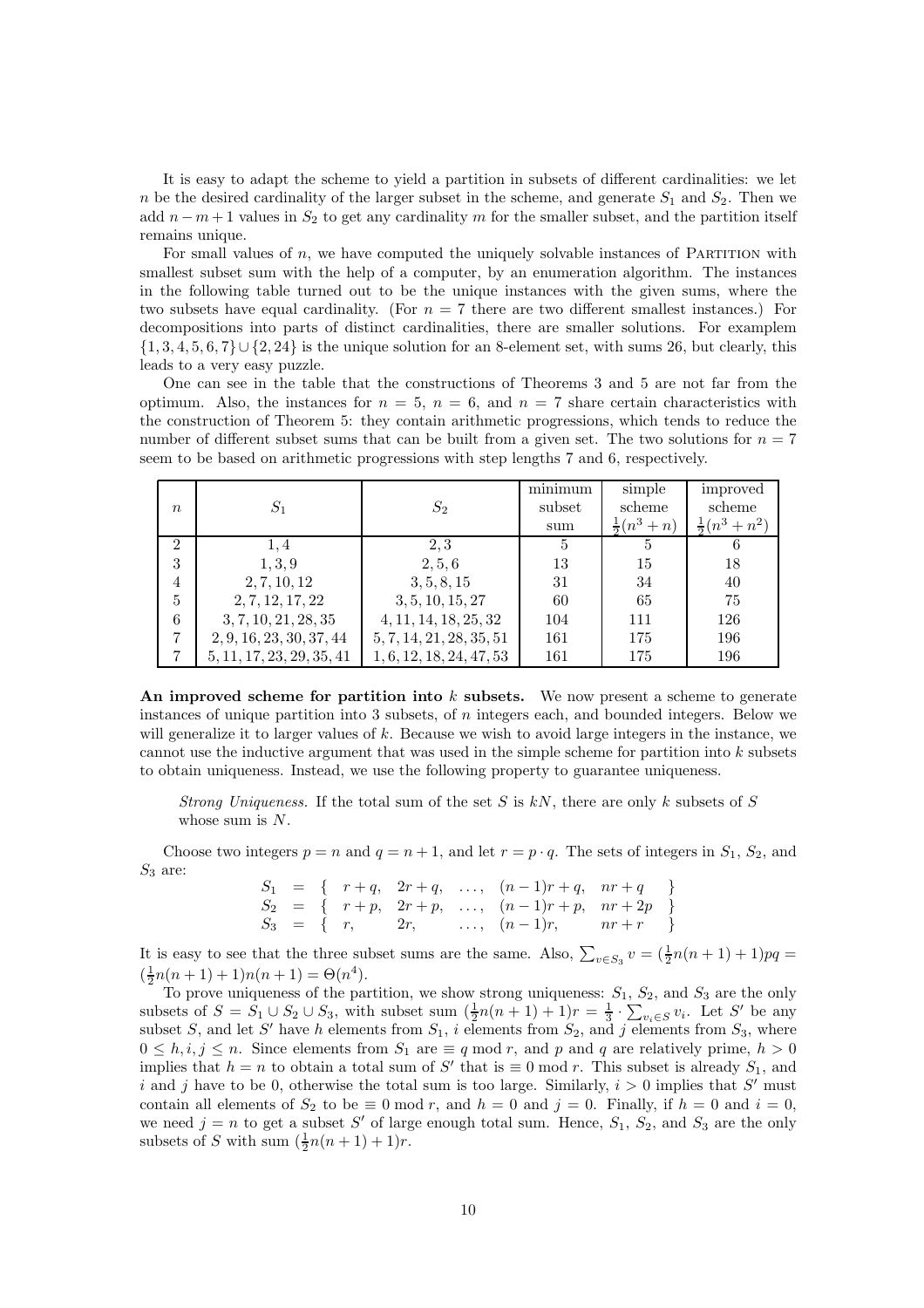To extend this scheme to k sets we need  $k-1$  integers  $p_1, \ldots, p_{k-1}$  that are at least n and pairwise relatively prime. One way to construct such integers is as follows: Let  $K$  be the least common multiple of  $1, 2, \ldots, k-2$ . Select  $p_1$  in the interval  $n \leq p_1 < n + K$ , relatively prime to K, and set  $p_{i+1} = p_i + K$ , for  $i = 1, \ldots, k-2$ . This yields integers  $p_i < n + (k-1)!$  that are pairwise relatively prime.

We let  $r = \prod_{i=1}^{k-1} p_i$ , and construct sets based on r and  $p_1, \ldots, p_{k-1}$  as above. For  $i =$  $1, \ldots, k-1$ , we define

$$
S_i = \left\{ r + a_1 \cdot \frac{r}{p_i}, \ 2r + a_2 \cdot \frac{r}{p_i}, \ \ldots, \ nr + a_n \cdot \frac{r}{p_i} \right\},\
$$

where  $(a_1, a_2, \ldots, a_n)$  is a sequence of small positive integers summing  $p_i$ . (A different sequence  $(a_1, a_2, \ldots, a_n)$  is chosen for every i.) As before, the last set is just

$$
S_k = \{ r, 2r, \dots, (n-1)r, (n+1)r \}
$$

The subset sum of each set is  $\frac{1}{2}n(n+1)\cdot r + r = \Theta(n^{k+1})$ .

**Theorem 6** For any  $k \geq 2$  and  $n \geq 2$ , an instance of PARTITION INTO k SUBSETS exists with kn values which has a unique solution in k subsets. All subsets have n integers, all integers have value  $\Omega(n^{k-1})$  and  $O(n^k)$ , and the subset sum is  $O(n^{k+1})$ , if k is fixed.

#### 5 Conclusions and open problems

We showed that two new types of geometric puzzles—gate puzzles and two-layer puzzles—are NP-complete to solve. For puzzles based on partition, we constructed instances with polynomially bounded values that have unique solutions. The sum of the values relates to the physical size of the geometric puzzle. Uniqueness tends to make a puzzle harder, but we saw that a uniquely solvable puzzle may still be easy (for instance, in the simple scheme for partition).

The *strong uniqueness* property for partition in three or more subsets is stronger than necessary for having a unique solution. Also for this reason, it may be possible to improve upon the  $O(n^{k+1})$ bound on the summed value of instances with a unique solution. Moreover, the strong uniqueness property makes the puzzle easier : if the puzzler finds a subset with the right sum, then this subset is certainly part of the overall solution. So for puzzle design purposes, it is interesting to have instances of partition into three or more subsets that have a unique solution, but many subsets with the right summed value.

#### References

- [1] Cubism For Fun website. http://cff.helm.lu/.
- [2] J. Culberson. SOKOBAN is PSPACE-complete. In Proceedings in Informatics 4 (Int. Conf. FUN with Algorithms 1998), pages 65–76, 1999.
- [3] E. D. Demaine. Playing games with algorithms: Algorithmic combinatorial game theory. In Proc. of Math. Found. of Comp. Sci., pages 18–32, 2001.
- [4] E. D. Demaine and M. L. Demaine. Puzzles, art, and magic with algorithms. Theory Comput. Syst., 39(3):473–481, 2006.
- [5] E. D. Demaine, S. Hohenberger, and D. Liben-Nowell. Tetris is hard, even to approximate. Technical Report MIT-LCS-TR-865, MIT, 2002.
- [6] G. W. Flake and E. B. Baum. Rush Hour is PSPACE-complete, or why you should generously tip parking lot attendants, 2001. Manuscript.